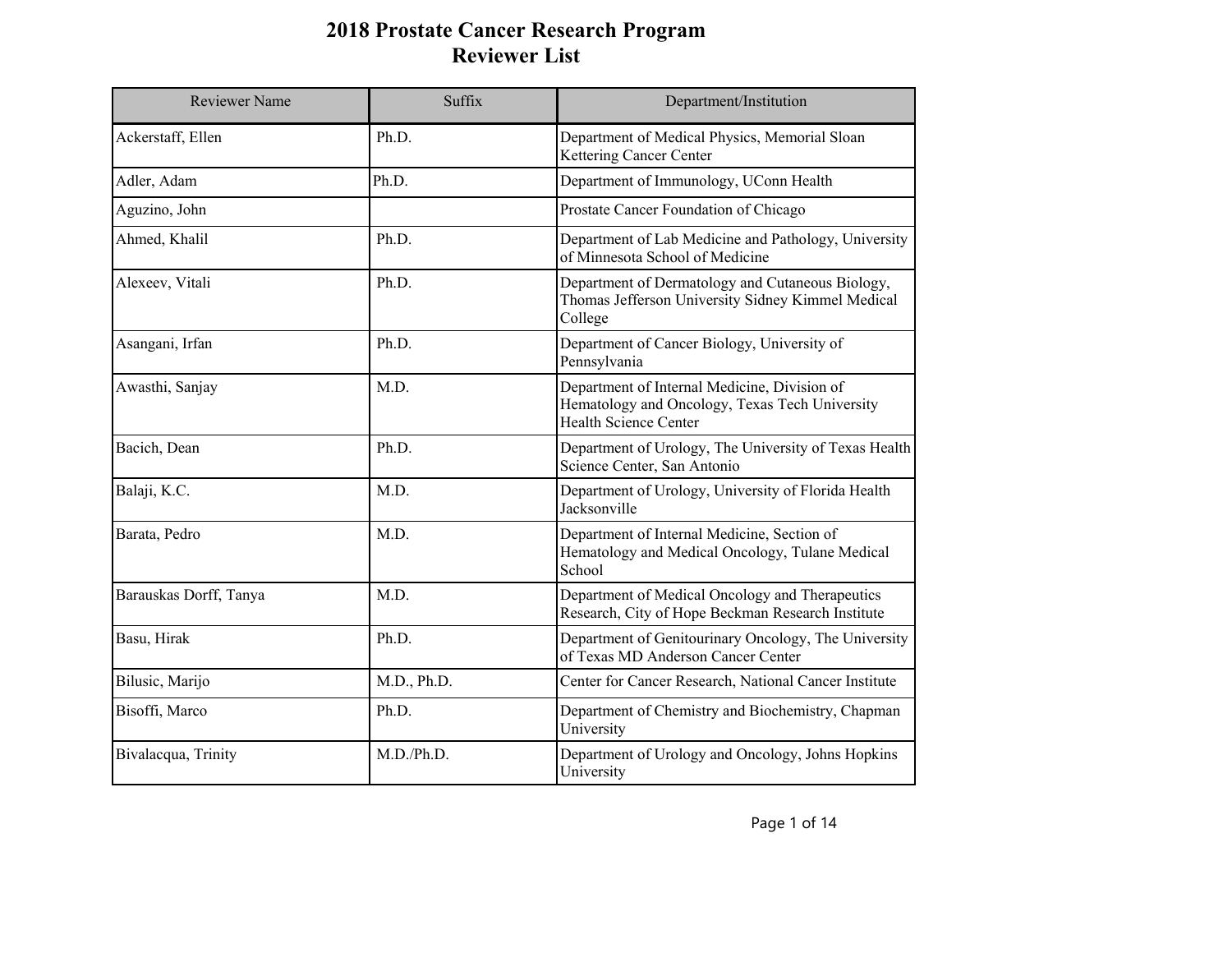| <b>Reviewer Name</b> | Suffix        | Department/Institution                                                                                                           |
|----------------------|---------------|----------------------------------------------------------------------------------------------------------------------------------|
| Boger, Ethan         |               | <b>Cancer Support Community Greater Cincinnati-</b><br>Northern Kentucky                                                         |
| Boothman, David      | Ph.D.         | Department of Biochemistry and Molecular Biology,<br>Indiana University School of Medicine                                       |
| Borowsky, Alexander  | M.D.          | Department of Pathology, University of California,<br>Davis, School of Medicine                                                  |
| Bosland, Maarten     | D.V.M., Ph.D. | Department of Pathology, University of Illinois at<br>Chicago                                                                    |
| Bramblett, John      |               | ZERO - The End of Prostate Cancer                                                                                                |
| Brod, Dennis         |               | <b>Ethical Pragmatism Institute</b>                                                                                              |
| Brown, Stephen       | Ph.D.         | Department of Radiation Oncology, Henry Ford Health<br>System                                                                    |
| Burnett, Arthur      | M.D.          | Department of Urology, Johns Hopkins University<br>School of Medicine                                                            |
| Bustillos, Daniel    | J.D., Ph.D.   | University of Washington, Bothell School of Nursing<br>and Health Studies                                                        |
| Cai, Changmeng       | Ph.D.         | Department of Biology, University of Massachusetts<br>Boston College of Science and Mathematics                                  |
| Campbell, Moray      | Ph.D.         | Department of Pharmaceutics and Pharmaceutical<br>Chemistry, The Ohio State University College of<br>Pharmacy                    |
| Cao, Qi              | Ph.D.         | Department of Urology and Robert H. Lurie<br>Comprehensive Cancer Center, Northwestern<br>University Feinberg School of Medicine |
| Carey, Robert        |               | Georgia Prostate Cancer Coalition                                                                                                |
| Carver, Brett        | M.D.          | Department of Urology, Memorial Sloan-Kettering<br><b>Cancer Center</b>                                                          |
| Casey, Timothy       |               | Longwood Medical Area Prostate Cancer Support<br>Group                                                                           |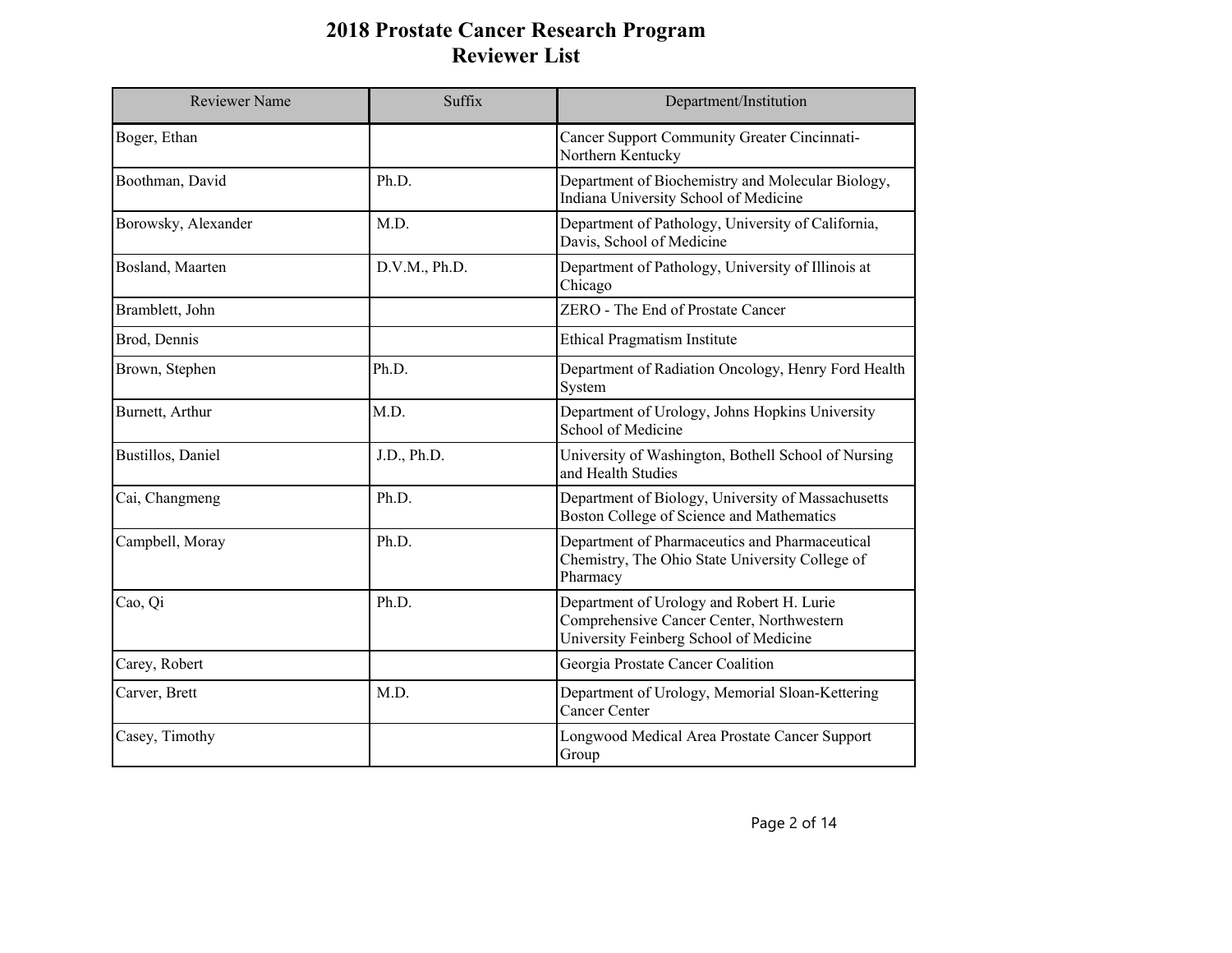| <b>Reviewer Name</b>  | Suffix      | Department/Institution                                                                                            |
|-----------------------|-------------|-------------------------------------------------------------------------------------------------------------------|
| Casiano, Carlos       | Ph.D.       | Department of Basic Sciences, Division of<br>Microbiology, Loma Linda University School of<br>Medicine            |
| Cavellier, Ken        |             | ZERO - The End of Prostate Cancer                                                                                 |
| Chadwick, Gary        | Pharm.D.    | Department of Medical Humanities and Bioethics,<br>University of Rochester School of Medicine and<br>Dentistry    |
| Chandra, Dhyan        | Ph.D.       | Department of Pharmacology and Therapeutics,<br>Roswell Park Comprehensive Cancer Center                          |
| Chen, Zhenbang        | M.S., Ph.D. | Department of Biochemistry and Cancer Biology,<br>Meharry Medical College                                         |
| Cher, Michael         | M.D.        | Department of Urology, Wayne State University School<br>of Medicine                                               |
| Chinni, Sreenivasa    | Ph.D.       | Department of Urology and Pathology, Wayne State<br>University School of Medicine                                 |
| Collins, Peter        |             | Walter Reed Army Medical Center for Prostate Disease<br>Research                                                  |
| Cook, John            | Ph.D.       | Center for Cancer Research, Radiation Biology Branch,<br>National Cancer Institute, National Institutes of Health |
| Cook, Leah            | Ph.D.       | Department of Pathology and Microbiology, University<br>of Nebraska College of Medicine                           |
| Costich, Julia        | J.D., Ph.D. | Department of Health Management and Policy,<br>University of Kentucky College of Public Health                    |
| Cox, Marc             | Ph.D.       | Department of Biological Sciences, The University of<br>Texas at El Paso                                          |
| Cress, William        | Ph.D.       | Department of Molecular Oncology, Moffitt Cancer<br>Center                                                        |
| Crosby, Michael       |             | <b>Veterans Prostate Cancer Awareness</b>                                                                         |
| Croucher, Leah Tolosa | Ph.D.       | Department of Chemical and Biochemical Engineering,<br>University of Maryland, Baltimore County                   |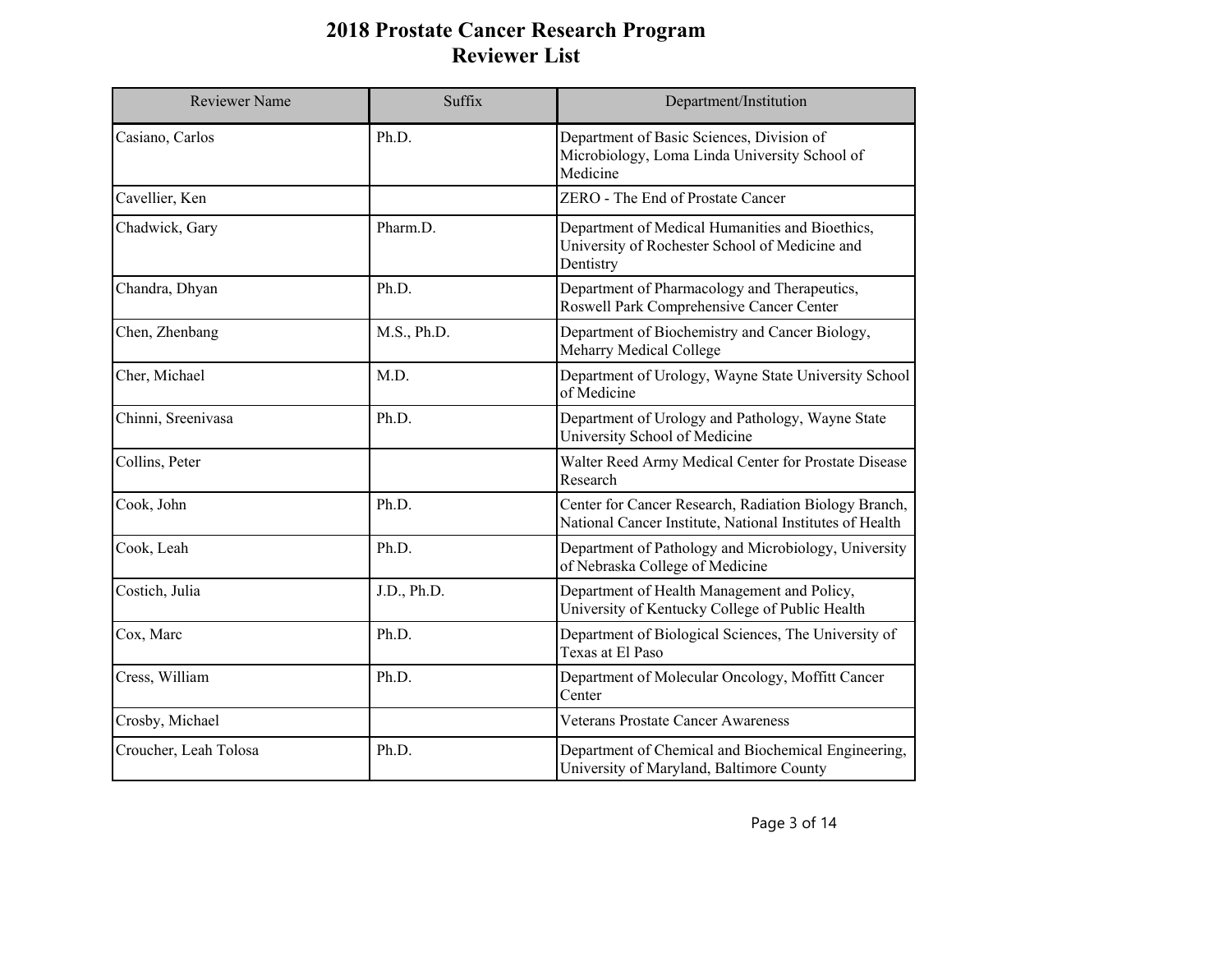| <b>Reviewer Name</b> | Suffix      | Department/Institution                                                                                                |
|----------------------|-------------|-----------------------------------------------------------------------------------------------------------------------|
| Cummings, Brian      | Ph.D.       | Department of Pharmaceutical and Biomedical<br>Sciences, University of Georgia                                        |
| Cutter, John         |             | Georgia Prostate Cancer Coalition                                                                                     |
| Dacso, Clifford      | M.D.        | Department of Molecular and Cell Biology, Baylor<br>College of Medicine                                               |
| Dahiya, Rajvir       | Ph.D.       | Department of Urology, University of California, San<br>Francisco, School of Medicine                                 |
| Damodaran, Chendil   | Ph.D.       | Department of Urology, University of Louisville School<br>of Medicine                                                 |
| Daoud, Sayed         | Ph.D.       | Department of Pharmaceutical Sciences, Washington<br>State University College of Pharmacy                             |
| Deep, Gagan          | Ph.D.       | Department of Cancer Biology, Wake Forest Baptist<br>Medical Center                                                   |
| deGraffenried, Linda | Ph.D.       | Departments of Nutritional Sciences and Oncology, The<br>University of Texas at Austin College of Natural<br>Sciences |
| Dehm, Scott          | Ph.D.       | Department of Laboratory Medicine and Pathology,<br>University of Minnesota Medical School                            |
| Diamond, Alan        | Ph.D.       | Department of Pathology, University of Illinois at<br>Chicago                                                         |
| Dong, Zhongyun       | M.D., Ph.D. | Department of Pathobiology and Molecular Medicine,<br>University of Cincinnati College of Medicine                    |
| Donovan, Kristine    | Ph.D.       | Department of Supportive Care Medicine, Moffitt<br>Cancer Center                                                      |
| Drake, Christiana    | Ph.D.       | Department of Statistics, University of California, Davis                                                             |
| Drake, Justin        | Ph.D.       | Departments of Pharmacology and Urology, University<br>of Minnesota                                                   |
| Dreicer, Robert      | M.D.        | Division of Hematology and Oncology, University of<br>Virginia                                                        |
| Dubey, Purnima       | Ph.D.       | Department of Microbial Infection and Immunity, The<br>Ohio State University School of Medicine                       |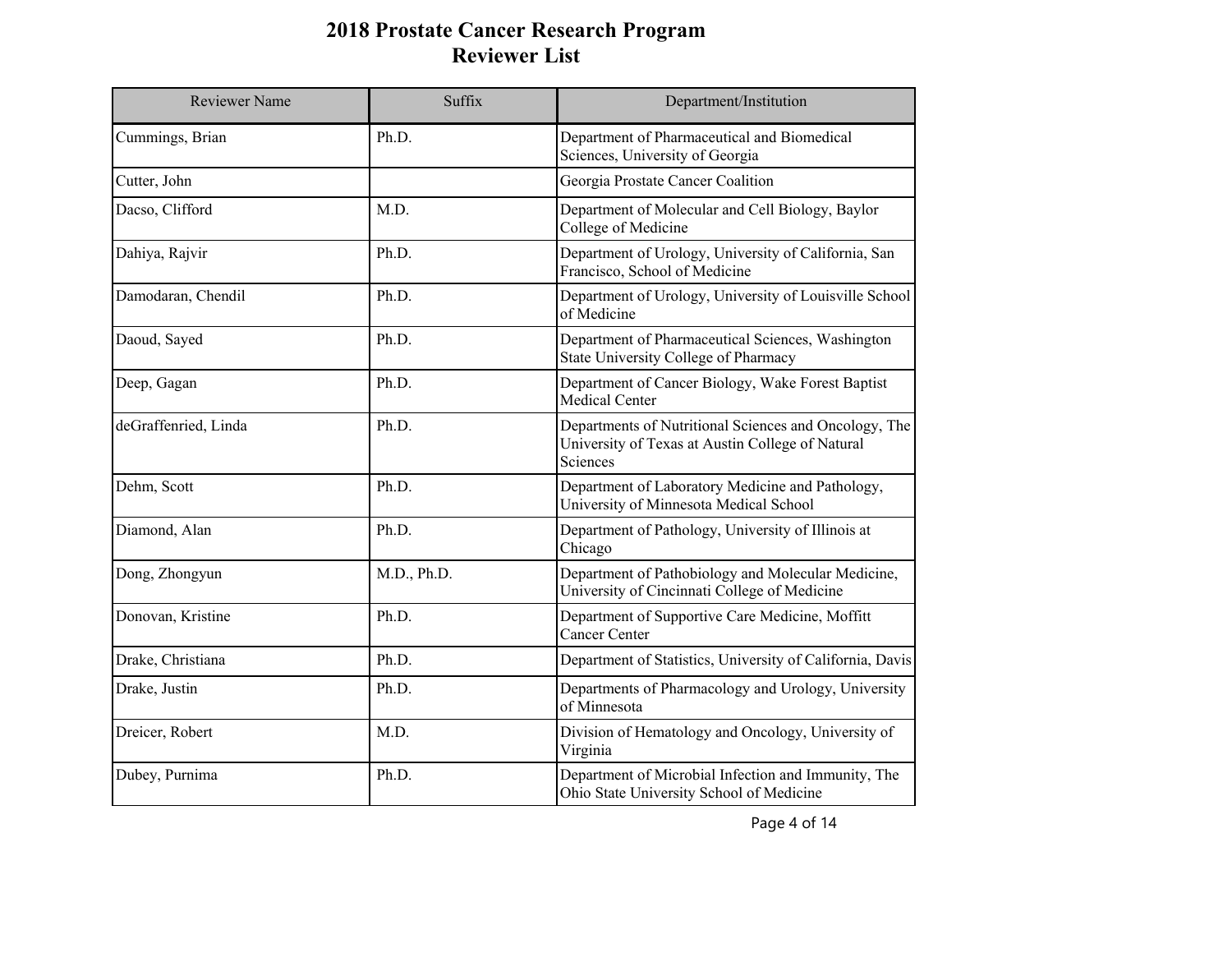| <b>Reviewer Name</b> | Suffix      | Department/Institution                                                                                                                    |
|----------------------|-------------|-------------------------------------------------------------------------------------------------------------------------------------------|
| Efstathiou, Eleni    | M.D., Ph.D. | Department of Genitourinary Medical Oncology,<br>Division of Cancer Medicine, The University of Texas<br><b>MD Anderson Cancer Center</b> |
| Eisenberger, Mario   | M.D.        | Sidney Kimmel Comprehensive Cancer Center, Johns<br>Hopkins School of Medicine                                                            |
| Eliasziw, Misha      | Ph.D.       | Department of Public Health and Community Medicine,<br>Tufts University School of Medicine                                                |
| Eliot, Richard       |             | <b>American Cancer Society</b>                                                                                                            |
| Ellis, Leigh         | Ph.D.       | Department of Oncologic Pathology, Dana-Farber<br>Cancer Institute/Harvard Medical School                                                 |
| Elzey, Bennett       | Ph.D.       | Department of Comparative Pathobiology, Purdue<br>University College of Veterinary Medicine                                               |
| Erdman, John         | Ph.D.       | Department of Food Science and Human Nutrition,<br>University of Illinois at Urbana-Champaign                                             |
| Fairfax, Stephen     |             | Malecare, Inc.                                                                                                                            |
| Fei, Baowei          | Ph.D.       | Department of Bioengineering, The University of<br>Texas, Dallas, School of Engineering and Computer<br>Science                           |
| Fiering, Steven      | Ph.D.       | Department of Microbiology and Immunology,<br>Dartmouth Geisel School of Medicine                                                         |
| Franklin, Renty      | Ph.D.       | Department of Oncology and Diagnostic Sciences,<br>University of Maryland School of Dentistry                                             |
| Frigo, Daniel        | Ph.D.       | Departments of Cancer Systems Imaging and<br>Genitourinary Medical Oncology, The University of<br><b>Texas MD Anderson Cancer Center</b>  |
| Gann, Peter          | M.D., Sc.D. | Department of Pathology, Division of Pathology<br>Research, University of Illinois at Chicago College of<br>Medicine                      |
| Gannett, Peter       | Ph.D.       | Department of Pharmacy, Nova Southeastern University                                                                                      |
| Gao, Allen           | M.D., Ph.D. | Department of Urology, University of California, Davis,<br>School of Medicine                                                             |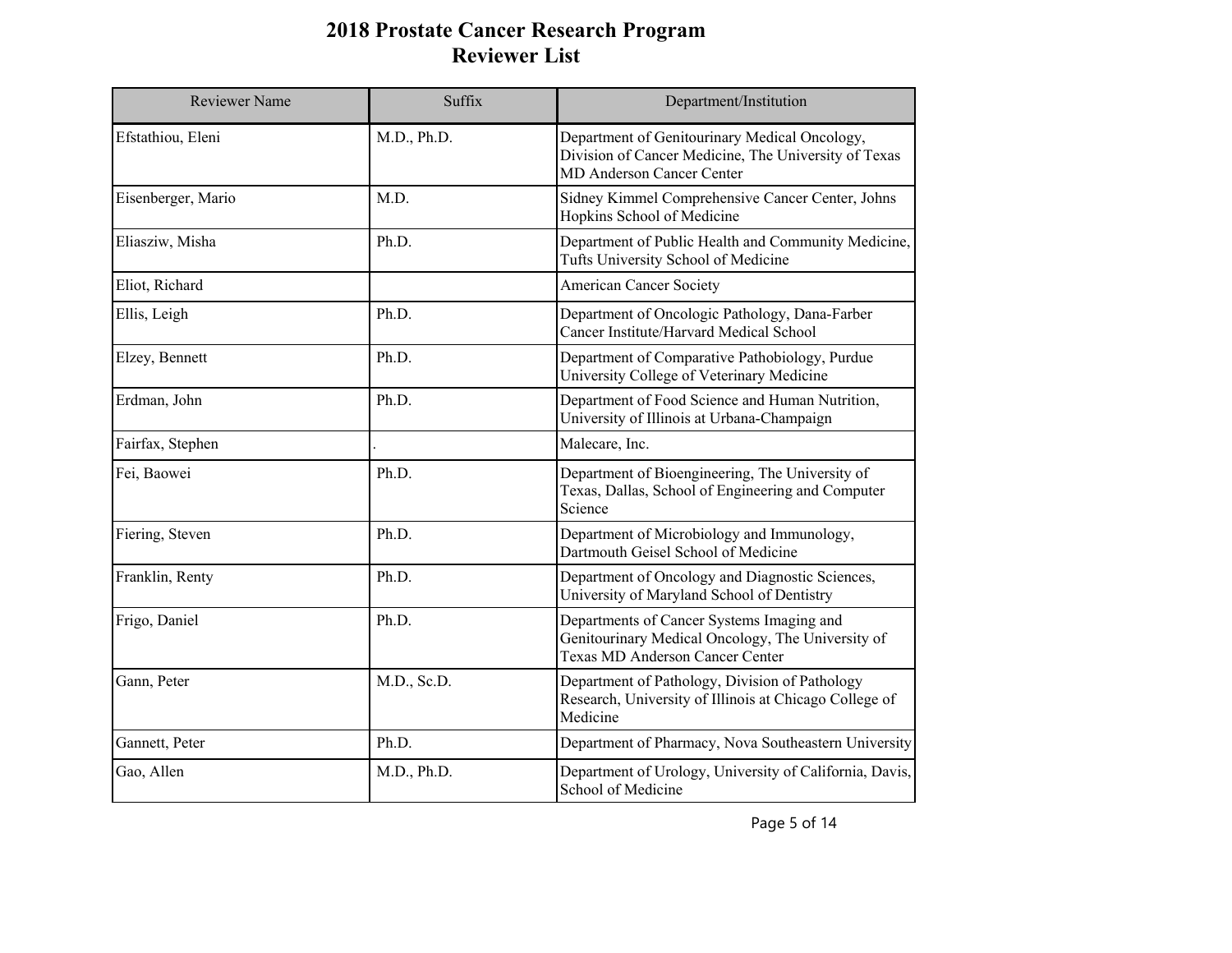| <b>Reviewer Name</b> | Suffix | Department/Institution                                                                                   |
|----------------------|--------|----------------------------------------------------------------------------------------------------------|
| Gioeli, Daniel       | Ph.D.  | Department of Microbiology, Immunology, and Cancer<br>Biology, University of Virginia School of Medicine |
| Golden, Dennis       |        | National Prostate Cancer Awareness Foundation                                                            |
| Goluboff, Erik       | M.D.   | Department of Urology, Icahn School of Medicine at<br>Mount Sinai                                        |
| Gomez, Christian     | Ph.D.  | Departments of Pathology and Radiation Oncology,<br>University of Mississippi Medical Center             |
| Gonzales, Jerry      |        | Us TOO International, Inc.                                                                               |
| Grabowska, Magdalena | Ph.D.  | Department of Urology, Case Western Reserve<br>University                                                |
| Graff, Julie         | M.D.   | Department of Medicine, Division of<br>Hematology/Oncology, Oregon Health & Science<br>University        |
| Hamlette, Michael    |        | Us TOO International, Inc.                                                                               |
| Hanlon, Robert       |        | Malecare, Inc.                                                                                           |
| Hann, Stephen        | Ph.D.  | Department of Cell and Developmental Biology,<br>Vanderbilt University School of Medicine                |
| Hardy, Jerry         |        | Us TOO International, Inc.                                                                               |
| Harris, Wayne        | M.D.   | Department of Hematology and Medical Oncology,<br>Winship Cancer Institute of Emory University           |
| Hayward, Simon       | Ph.D.  | NorthShore University HealthSytem/University of<br>Chicago Pritzker School of Medicine                   |
| Heath, Elisabeth     | M.D.   | Department of Oncology, Wayne State University<br>School of Medicine                                     |
| Heemers, Hannelore   | Ph.D.  | Department of Cancer Biology, Cleveland Clinic<br>Foundation, Lerner Research Institute                  |
| Hensley, Roland      |        | ZERO - The End of Prostate Cancer                                                                        |
| Heston, Warren       | Ph.D.  | Department of Cancer Biology, Cleveland Clinic<br>Foundation, Lerner Research Institute                  |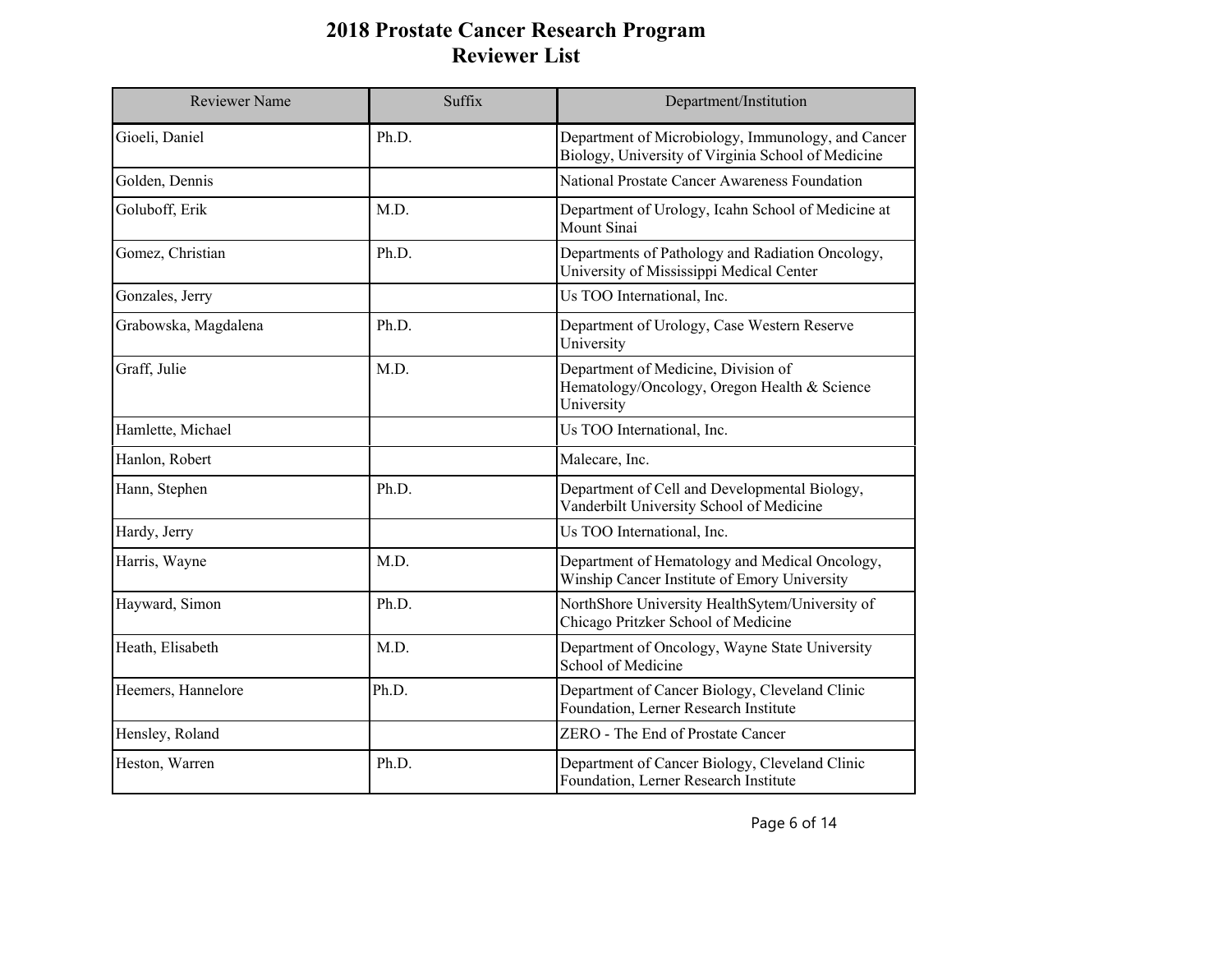| <b>Reviewer Name</b> | Suffix      | Department/Institution                                                                                                |
|----------------------|-------------|-----------------------------------------------------------------------------------------------------------------------|
| Hu, Jennifer         | Ph.D.       | Departments of Public Health, Biochemistry and<br>Molecular Biology, University of Miami Miller School<br>of Medicine |
| Huang, Franklin      | M.D., Ph.D. | Department of Medicine, University of California, San<br>Francisco                                                    |
| Huang, Haojie        | Ph.D.       | Department of Biochemistry and Molecular Biology,<br>Mayo Clinic, Rochester, Minnesota                                |
| Huang, Wei           | M.D.,       | Department of Pathology and Laboratory Medicine,<br>University of Wisconsin                                           |
| Hudson, Tamaro       | Ph.D.       | Department of Pharmacology, Howard University                                                                         |
| Hulsey, Tom          |             | ZERO - The End of Prostate Cancer                                                                                     |
| Hurley, Paula        | Ph.D.       | Department of Urology, Johns Hopkins University                                                                       |
| Huss, Wendy          | Ph.D.       | Department of Pharmacology and Therapeutics,<br>Roswell Park Cancer Institute                                         |
| Iczkowski, Kenneth   | M.D.        | Department of Pathology and Laboratory Medicine,<br>Medical College of Wisconsin                                      |
| Jadvar, Hossein      | M.D., Ph.D. | Department of Radiology, University of Southern<br>California Keck School of Medicine                                 |
| Jamieson, Christina  | Ph.D.       | Department of Urology, University of California, San<br>Diego, School of Medicine                                     |
| Jani, Ashesh         | M.D.        | Department of Radiation Oncology, Emory University<br>Winship Cancer Institute                                        |
| Janknecht, Ralf      | Ph.D.       | Department of Cell Biology, University of Oklahoma<br>Health Sciences Center                                          |
| Job, Donald          |             | <b>IPRS</b>                                                                                                           |
| Jones, Jeremy        | Ph.D.       | Department of Medical Oncology, City of Hope<br>Beckman Research Institute                                            |
| Kaipparettu, Benny   | Ph.D.       | Department of Molecular and Human Genetics, Baylor<br>College of Medicine                                             |
| Kaochar, Salma       | Ph.D.       | Department of Medicine, Baylor College of Medicine                                                                    |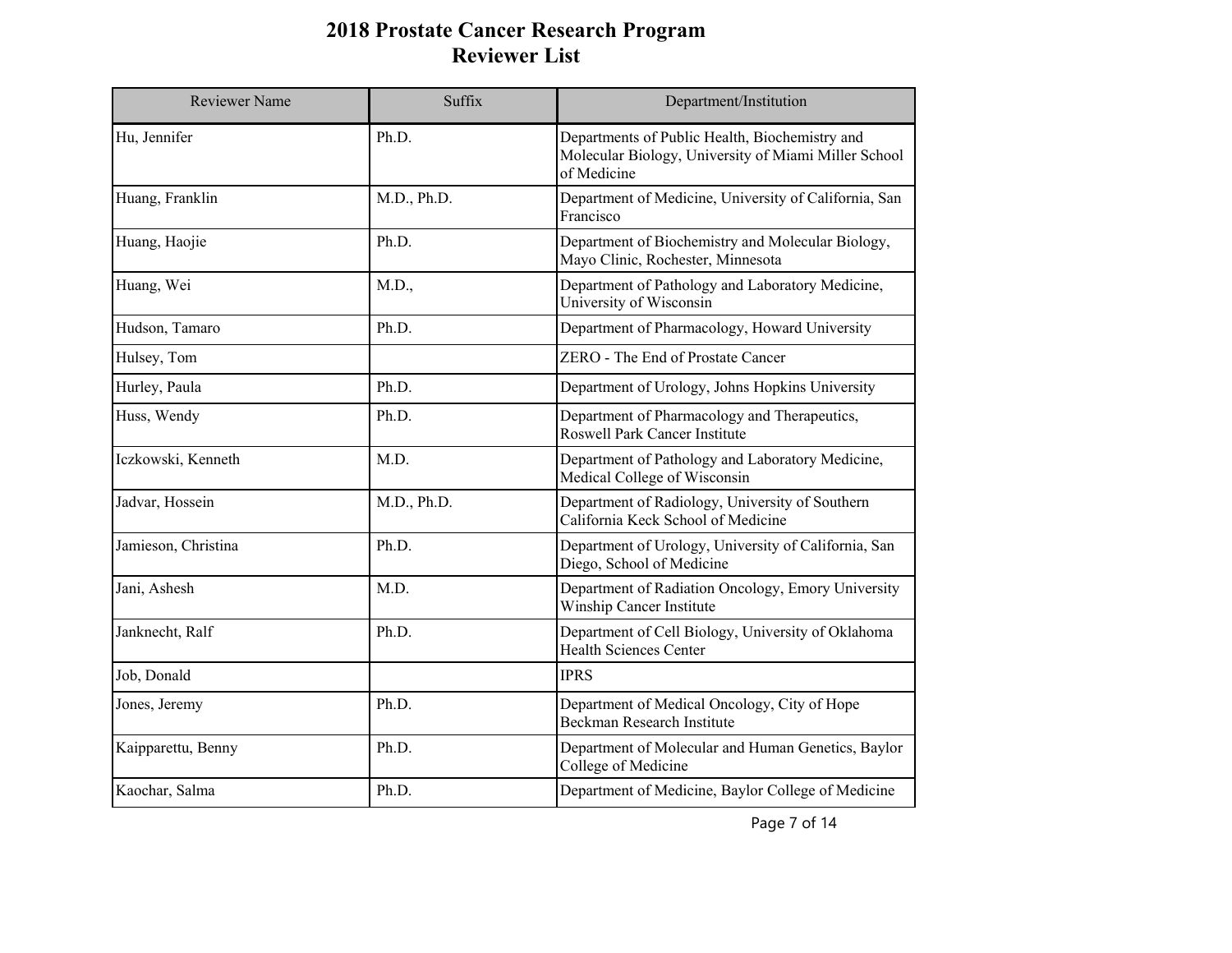| <b>Reviewer Name</b>      | Suffix      | Department/Institution                                                                                    |
|---------------------------|-------------|-----------------------------------------------------------------------------------------------------------|
| Kim, Hyeong-Reh           | Ph.D.       | Department of Pathology, Wayne State University                                                           |
| Kim, Isaac                | M.D./Ph.D.  | Surgical Oncology Division, Urologic Oncology<br>Program, Rutgers Cancer Institute of New Jersey          |
| Klyushnenkova, Elena      | Ph.D.       | Department of Family Medicine, University of<br>Maryland School of Medicine                               |
| Kotula, Leszek            | M.D., Ph.D. | Department of Urology, Upstate Medical University                                                         |
| Kovtun, Irina             | Ph.D.       | Experimental Therapeutics Program, Mayo Clinic,<br>Rochester, MN                                          |
| Kuchinsky, Michael        | Ph.D.       | Us TOO International, Inc.                                                                                |
| Kumar, Addanki            | Ph.D.       | Department of Urology, The University of Texas Health<br>Science Center at San Antonio                    |
| Kumar, Chandan            | Ph.D.       | Department of Pathology, University of Michigan<br>School of Medicine                                     |
| Kwabi-Addo, Bernard       | Ph.D.       | Department of Biochemistry and Molecular Biology,<br>Howard University College of Medicine                |
| Lam, Hung-Ming            | Ph.D.       | Department of Urology, University of Washington<br>Medical Center                                         |
| Lamango, Nazarius         | Ph.D.       | College of Pharmacy and Pharmaceutical Sciences,<br>Florida A&M University                                |
| Landsittel, Doug          | Ph.D.       | Department of Biomedical Informatics, University of<br>Pittsburgh                                         |
| Langton-Webster, Beatrice | Ph.D.       | <b>Cancer Targeted Technology</b>                                                                         |
| Lathia, Justin            | Ph.D.       | Department of Cellular and Molecular Medicine,<br>Cleveland Clinic Lerner Research Institute              |
| LaViolette, Peter         | Ph.D.       | Department of Radiology, Medical College of<br>Wisconsin                                                  |
| Leach, Robin              | Ph.D.       | Department of Cell System and Anatomy, The<br>University of Texas Health Science Center at San<br>Antonio |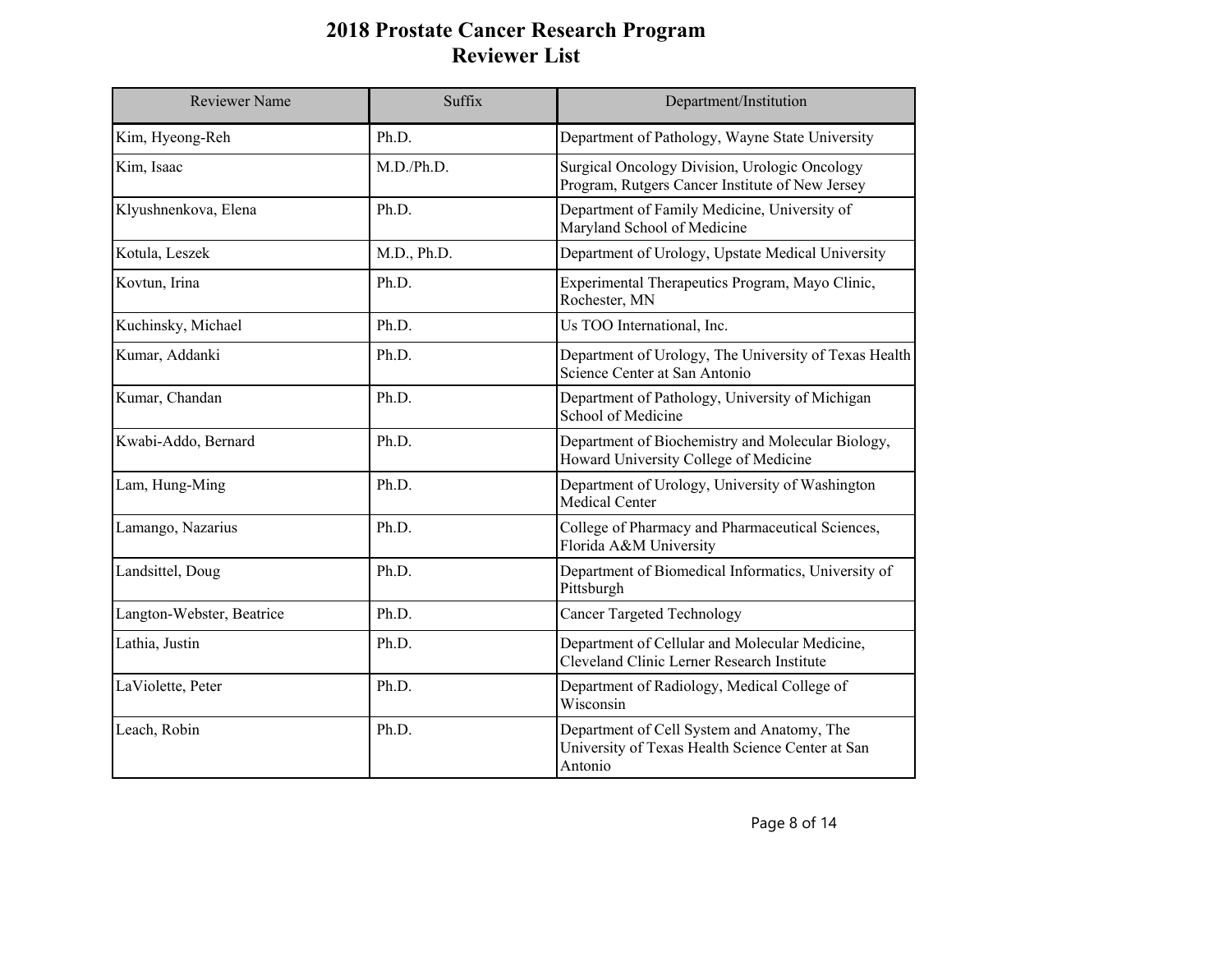| <b>Reviewer Name</b> | Suffix      | Department/Institution                                                                              |
|----------------------|-------------|-----------------------------------------------------------------------------------------------------|
| Lee, John            | M.D., Ph.D. | Human Biology Division, Fred Hutchinson Cancer<br>Research Center                                   |
| Lee, Peng            | M.D.        | Department of Pathology, New York University School<br>of Medicine                                  |
| Leggas, Markos       | Ph.D.       | Department of Pharmaceutical Sciences, University of<br>Kentucky                                    |
| Lehman, Donna        | Ph.D.       | Department of Medicine, The University of Texas<br>Health Science Center at San Antonio             |
| Levenson, Anait      | M.D., Ph.D. | Long Island University College of Pharmacy and Health<br>Sciences                                   |
| Levine, Alice        | M.D.        | Division of Endocrinology, Metabolism and Bone<br>Diseases, Icahn School of Medicine at Mount Sinai |
| Li, Yong             | Ph.D.       | Department of Cancer Biology, Cleveland Clinic<br>Foundation, Lerner Research Institute             |
| Linde, Bruce         |             | <b>Summit Medical Center</b>                                                                        |
| Liu, Alvin           | Ph.D.       | Department of Urology, University of Washington                                                     |
| Liu, Xiaoqi          | Ph.D.       | Department of Toxicology and Cancer Biology,<br>University of Kentucky                              |
| Logan, Susan         | Ph.D.       | Department of Urology and Pharmacology, New York<br>University School of Medicine                   |
| Lu, Michael          | Ph.D.       | Department of Biomedical Science, Florida Atlantic<br>University                                    |
| Lu, Xin              | Ph.D.       | University of Notre Dame                                                                            |
| Luo, Jun             | Ph.D.       | Department of Urology, Johns Hopkins University<br>School of Medicine                               |
| Ma, Lijun            | Ph.D.       | Department of Radiation Oncology, University of<br>California, San Francisco                        |
| Ma, Yinfa            | Ph.D.       | College of Natural Sciences and Mathematics,<br>California State University Sacramento              |
| Mahr, William        |             | Us TOO International, Inc., Chapter at WRNMMC                                                       |

Page 9 of 14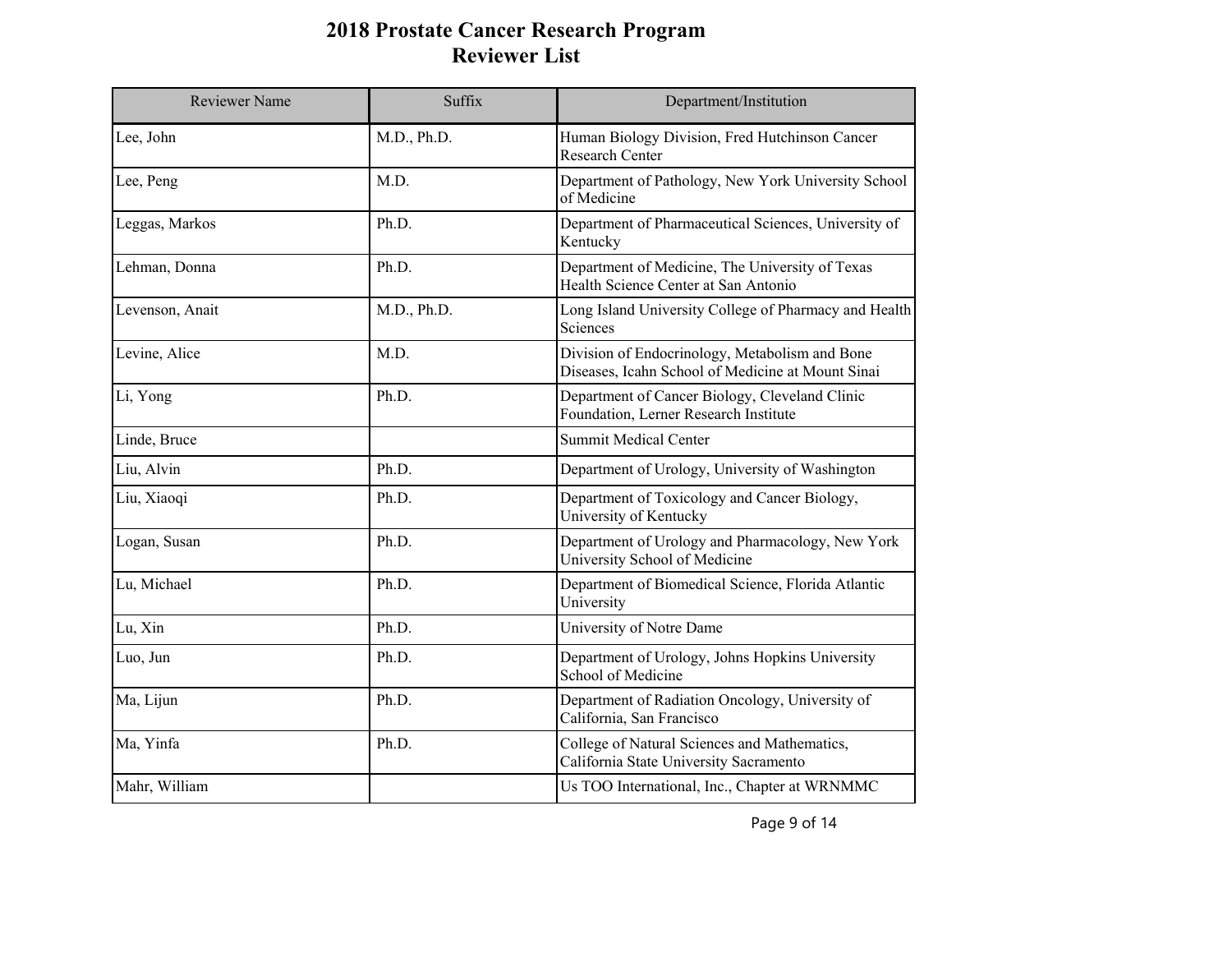| <b>Reviewer Name</b> | Suffix     | Department/Institution                                                                                                  |
|----------------------|------------|-------------------------------------------------------------------------------------------------------------------------|
| Meier, Kathryn       | Ph.D.      | Department of Pharmaceutical Sciences, Washington<br>State University College of Pharmacy                               |
| Merryweather, John   |            | Utah Prostate Cancer Support Group                                                                                      |
| Meyer, Alan          |            | Malecare, Inc.                                                                                                          |
| Mian, Omar           | M.D./Ph.D. | Department of Radiation Oncology, Cleveland Clinic<br>Foundation, School of Medicine                                    |
| Michaels, Kenneth    |            | Malecare, Inc.                                                                                                          |
| Mishra, Manoj        | Ph.D.      | Department of Biological Sciences, Alabama State<br>University                                                          |
| Mudryj, Maria        | Ph.D.      | Department of Medical Microbiology and Immunology,<br>University of California, Davis, School of Medicine               |
| Mulholland, David    | Ph.D.      | Department of Medicine, Mount Sinai Medical Center                                                                      |
| Neuhouser, Marian    | Ph.D.      | Department of Cancer Prevention Research Program,<br>Fred Hutchinson Cancer Research Center                             |
| Nie, Daotai          | Ph.D.      | Department of Medical Microbiology, Immunology,<br>and Cell Biology, Southern Illinois University School of<br>Medicine |
| Nimmagadda, Sridhar  | Ph.D.      | Department of Radiology and Radiological Science,<br>Johns Hopkins University School of Medicine                        |
| Nyalwidhe, Julius    | Ph.D.      | Department of Microbiology and Molecular Cell<br>Biology, Eastern Virginia Medical School                               |
| O'Keefe, Denise      | Ph.D.      | Department of Urology, The University of Texas Health<br>Science Center at San Antonio                                  |
| Parsons, J. Kellogg  | M.D.       | Department of Urology, University of California, San<br>Diego, Moores Cancer Center                                     |
| Paschal, Bryce       | Ph.D.      | Department of Cell Signaling, University of Virginia                                                                    |
| Peehl, Donna         | Ph.D.      | Department of Radiology and Biomedical Imaging,<br>University of California, San Francisco                              |
| Pennell, Christopher | Ph.D.      | Department of Laboratory Medicine and Pathology,<br>University of Minnesota                                             |

Page 10 of 14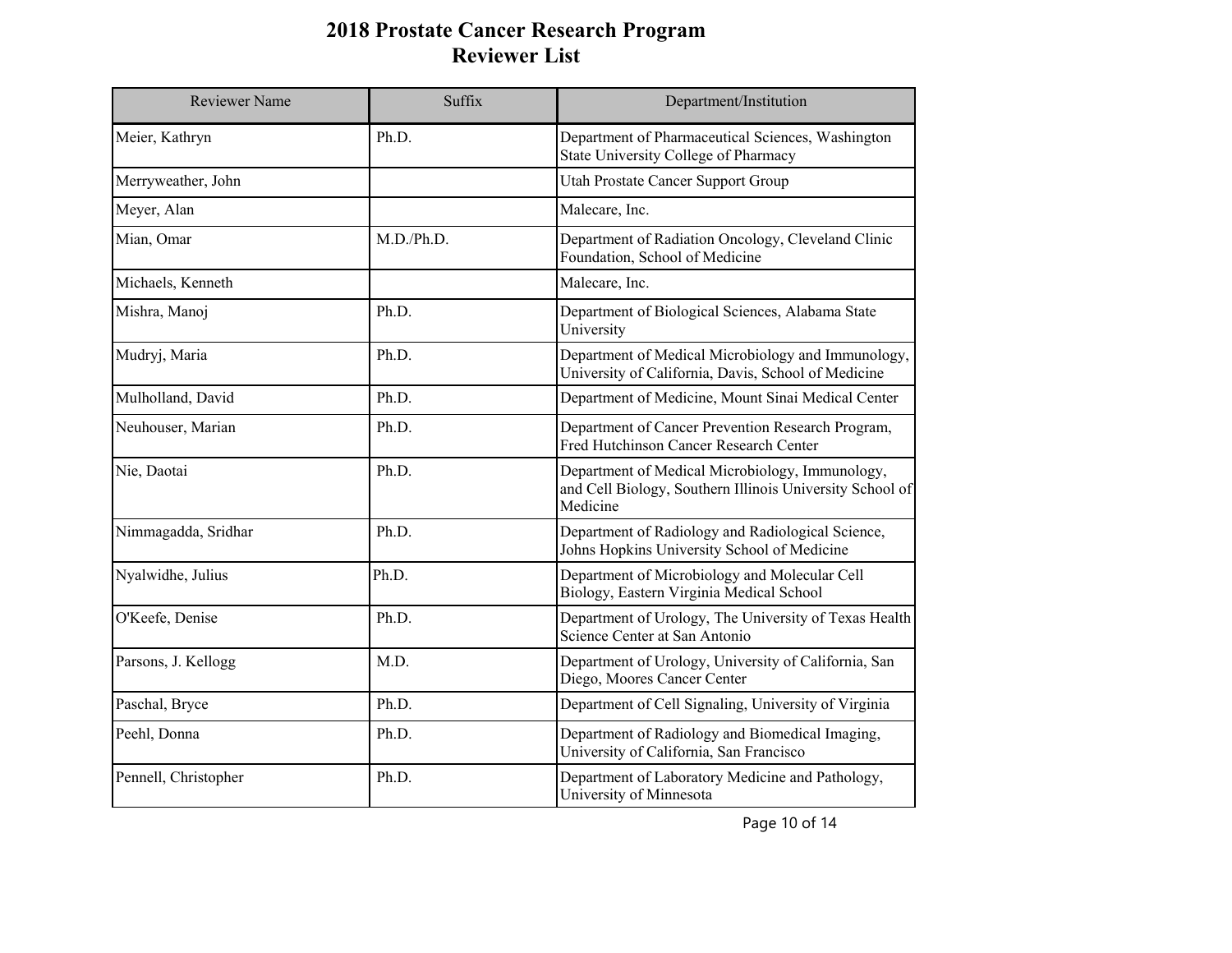| Reviewer Name        | Suffix           | Department/Institution                                                                                         |
|----------------------|------------------|----------------------------------------------------------------------------------------------------------------|
| Perez-Stable, Carlos | Ph.D.            | Department of Medicine, University of Miami Health<br>System                                                   |
| Qi, Jianfei          | Ph.D.            | Department of Biochemistry and Molecular Biology,<br>University of Maryland School of Medicine                 |
| Qiu, Yun             | Ph.D.            | Department of Pharmacology, University of Maryland<br>School of Medicine                                       |
| Raman, Venu          | Ph.D.            | Department of Radiology and Radiological Science,<br>Johns Hopkins University School of Medicine               |
| Reynolds, Robert     | Ph.D.            | Department of Medicine, University of Alabama at<br>Birmingham                                                 |
| Roberts, Peter       |                  | <b>Save Your Males</b>                                                                                         |
| Rogan, Eleanor       | Ph.D.            | Department of Environmental, Agricultural and<br>Occupational Health, University of Nebraska Medical<br>Center |
| Sabaawy, Hatem       | M.D., M.D./Ph.D. | Clinical Investigations and Precision Therapeutics<br>Program, Rutgers Cancer Institute of New Jersey          |
| Sanghvi, Narendra    | M.S.             | SonaCare Medical LLC                                                                                           |
| Scaife, William      |                  | Us TOO International, Inc.                                                                                     |
| Schwartz, Gary       | Ph.D.            | Department of Population Health, University of North<br>Dakota School of Medicine and Health Sciences          |
| Schweizer, Michael   | M.D.             | Department of Medical Oncology, University of<br>Washington                                                    |
| Sherzer, Harvey      |                  | ZERO - The Project to End Prostate Cancer                                                                      |
| Shinohara, Eric      | M.D.             | Department of Radiation Oncology, Vanderbilt<br>University Medical Center                                      |
| Shukla, Girish       | Ph.D.            | Department of Biological, Geo and EVS Sciences,<br><b>Cleveland State University</b>                           |
| Sillerud, Laurel     | Ph.D.            | Department of Neurology, University of New Mexico                                                              |
| Simpson, Melanie     | Ph.D.            | Department of Molecular and Structural Biochemistry,<br>North Carolina State University                        |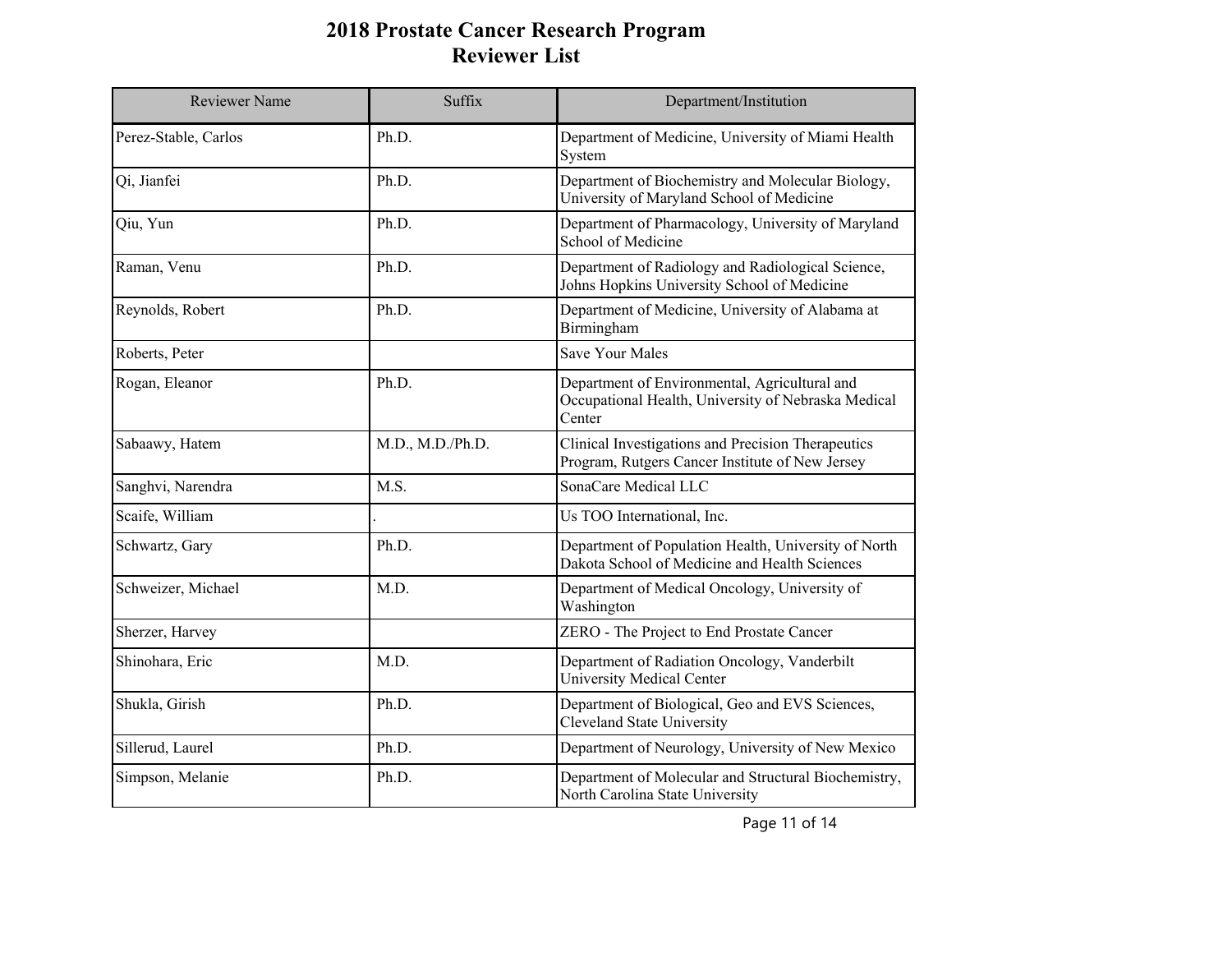| Reviewer Name        | Suffix      | Department/Institution                                                                                          |
|----------------------|-------------|-----------------------------------------------------------------------------------------------------------------|
| Singh, Seema         | Ph.D.       | Department of Oncologic Sciences, University of South<br>Alabama Mitchell Cancer Institute                      |
| Smith, Steven        | Ph.D.       | Department of Surgery, Division of Urology and<br>Urologic Oncology, City of Hope Beckman Research<br>Institute |
| Spiegelman, Vladimir | M.D., Ph.D. | Department of Pediatrics, Pennsylvania State University<br>College of Medicine                                  |
| Sterling, Michael    |             | Us TOO International, Inc.                                                                                      |
| Stewart, LaMonica    | Ph.D.       | Department of Biochemistry, Cancer Biology,<br>Neuroscience and Pharmacology, Meharry Medical<br>College        |
| Stoianovici, Dan     | Ph.D.       | Departments of Urology, Mechanical Engineering,<br>Neurosurgery, and Oncology, Johns Hopkins University         |
| Stoyanova, Tanya     | Ph.D.       | Department of Radiology, Stanford University                                                                    |
| Stubbs, Jonathan     |             | Us TOO International, Inc.                                                                                      |
| Summers, Matthew     | Ph.D.       | Department of Radiation Oncology, The Ohio State<br>University Medical Center                                   |
| Sun, Zijie           | M.D., Ph.D. | Department of Cancer Biology, City of Hope Beckman<br>Research Institute                                        |
| Swanson, Todd        | M.D./Ph.D.  | Department of Radiation Oncology, The University of<br><b>Texas Medical Branch</b>                              |
| Szallasi, Zoltan     | M.D.        | Department of Pediatrics, Boston Children's<br>Hospital/Harvard Medical School                                  |
| Szmulewitz, Russell  | M.D.        | Department of Medicine, Section of<br>Hematology/Oncology, The University of Chicago                            |
| Tanaka, Yuichiro     | Ph.D.       | Department of Urology, University of California San<br>Francisco School of Medicine                             |
| Teng, Yong           | Ph.D.       | Department of Oral Biology and Diagnostic Sciences,<br>Augusta University                                       |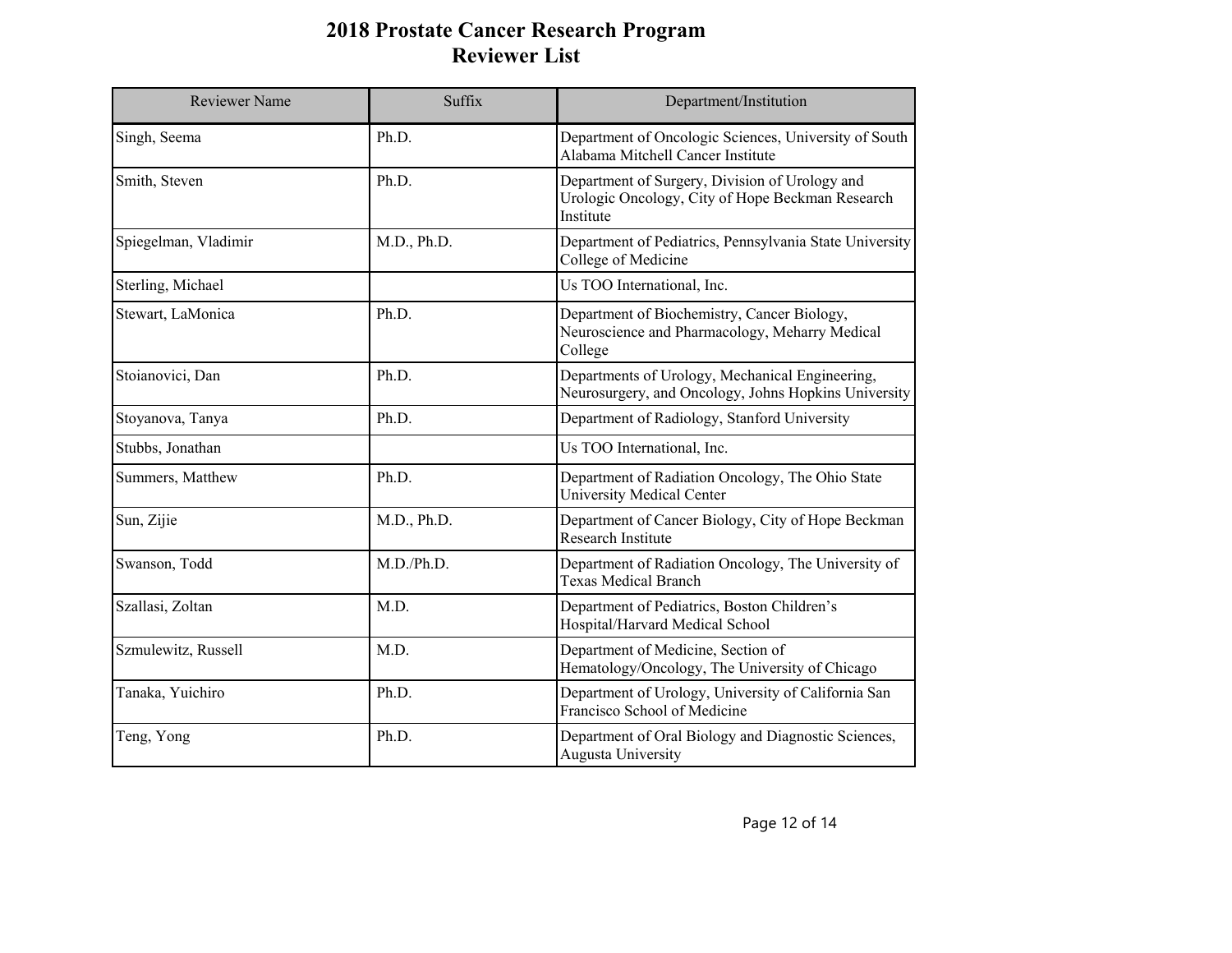| Reviewer Name         | Suffix | Department/Institution                                                                                         |
|-----------------------|--------|----------------------------------------------------------------------------------------------------------------|
| Terris, Martha        | M.D.   | Department of Surgery, Division of Urology, Augusta<br>University Medical College of Georgia                   |
| Thoresen, Norman      |        | US TOO International, Inc., Prostate Cancer Support,<br><b>Ascension Cancer Care</b>                           |
| Tiwari, Raj           | Ph.D.  | Department of Microbiology and Immunology, New<br>York Medical College                                         |
| Trabulsi, Edouard     | M.D.   | Department of Urology, Thomas Jefferson University<br><b>Kimmel Cancer Center</b>                              |
| Triplett, Don         |        | Us TOO International, Inc.                                                                                     |
| Turner, David         | Ph.D.  | Department of Pathology and Laboratory Medicine,<br>Medical University of South Carolina                       |
| Vaishampayan, Ulka    | M.D.   | Department of Hematology-Oncology, Division of<br>Solid Tumor Oncology, Karmanos Cancer Center                 |
| Vander Griend, Donald | Ph.D.  | Department of Pathology, University of Illinois at<br>Chicago College of Medicine                              |
| Vetter, Richard       |        | Mayo Clinic - Prostate Cancer Research Advocates                                                               |
| Vishwanatha, Jamboor  | Ph.D.  | Department of Microbiology, Immunology and<br>Genetics, The University of North Texas Health Science<br>Center |
| Wallace, Thomas       |        | <b>American Cancer Society</b>                                                                                 |
| Wang, Fen             | Ph.D.  | Institute of Biosciences and Technology, Texas A&M<br>University System Health Science Center                  |
| Wang, Honghe          | Ph.D.  | Center for Biomedical Research, Tuskegee University                                                            |
| Wang, Qianben         | Ph.D.  | Department of Pathology, Duke University School of<br>Medicine                                                 |
| Ward, Steven          |        | <b>BJC</b> HealthCare                                                                                          |
| Weigel, Nancy         | Ph.D.  | Department of Molecular and Cellular Biology, Baylor<br>College of Medicine                                    |
| Wilkinson, John       | Ph.D.  | Department of Chemistry and Biochemistry, North<br>Dakota State University                                     |